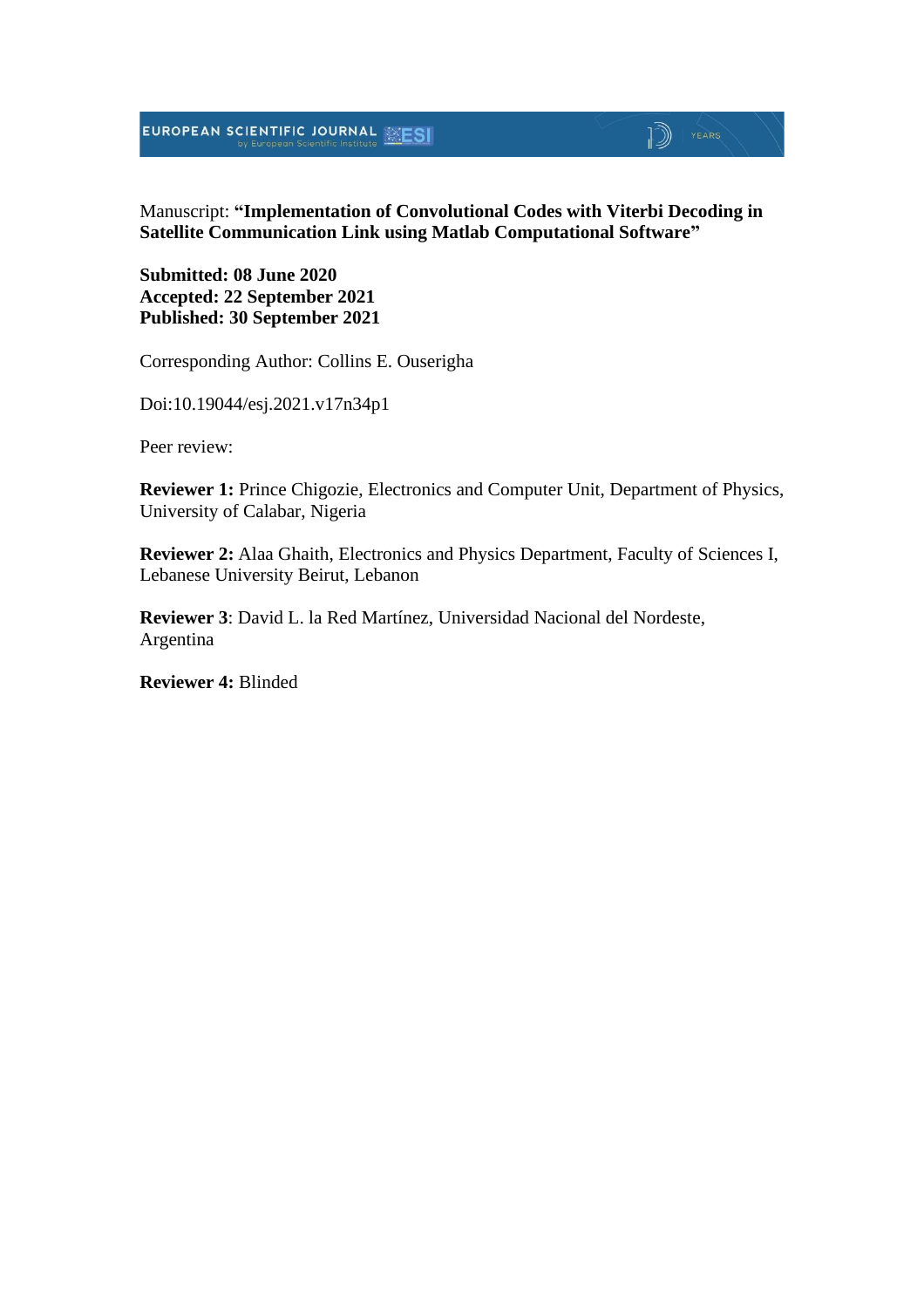# **ESJ** *Manuscript Evaluation Form 2020*

This form is designed to summarize the manuscript peer review that you have completed and to ensure that you have considered all appropriate criteria in your review. Your review should provide a clear statement, to the authors and editors, of the modifications necessary before the paper can be published or the specific reasons for rejection.

Please respond within the appointed time so that we can give the authors timely responses and feedback.

NOTE: ESJ promotes peer review procedure based on scientific validity and technical quality of the paper (not perceived the impact). You are also not required to do proofreading of the paper. It could be recommended as part of the revision. *ESJ editorial office would like to express its special gratitude for your time and efforts. Our editorial team is a substantial reason that stands ESJ out from the crowd!* 

| <b>Reviewer Name:</b>                                                                                                                                 | Email:                                  |  |
|-------------------------------------------------------------------------------------------------------------------------------------------------------|-----------------------------------------|--|
| University/Country:                                                                                                                                   |                                         |  |
| Date Manuscript Received: 10/6/2020                                                                                                                   | Date Review Report Submitted: 15/6/2020 |  |
| Manuscript Title: Implementation of Convolutional codes with Viterbi decoding in Satellite<br>communication link using Matlab computational software. |                                         |  |
| ESJ Manuscript Number: 0678/20                                                                                                                        |                                         |  |
| You agree your name is revealed to the author of the paper:<br>N <sub>0</sub>                                                                         |                                         |  |
| You approve, your name as a reviewer of this paper, is available in the "review history" of the paper: Yes                                            |                                         |  |

You approve, this review report is available in the "review history" of the paper: Yes

#### **Evaluation Criteria:**

**Please give each evaluation item a numeric rating on a 5-point scale, along with a thorough explanation for each point rating.**

| <i><b>Questions</b></i>                                                                                 | <b>Rating Result</b><br>[Poor] $1-5$<br>[Excellent] |
|---------------------------------------------------------------------------------------------------------|-----------------------------------------------------|
| 1. The title is clear and it is adequate to the content of the<br>article.                              | 4                                                   |
| The tittle of the paper is very clear and it is very relevant and adequate of the<br>article's content. |                                                     |
| 2. The abstract clearly presents objects, methods and<br>results.                                       | 4                                                   |
| The abstract clearly presents the objective, method and result obtained. Although                       |                                                     |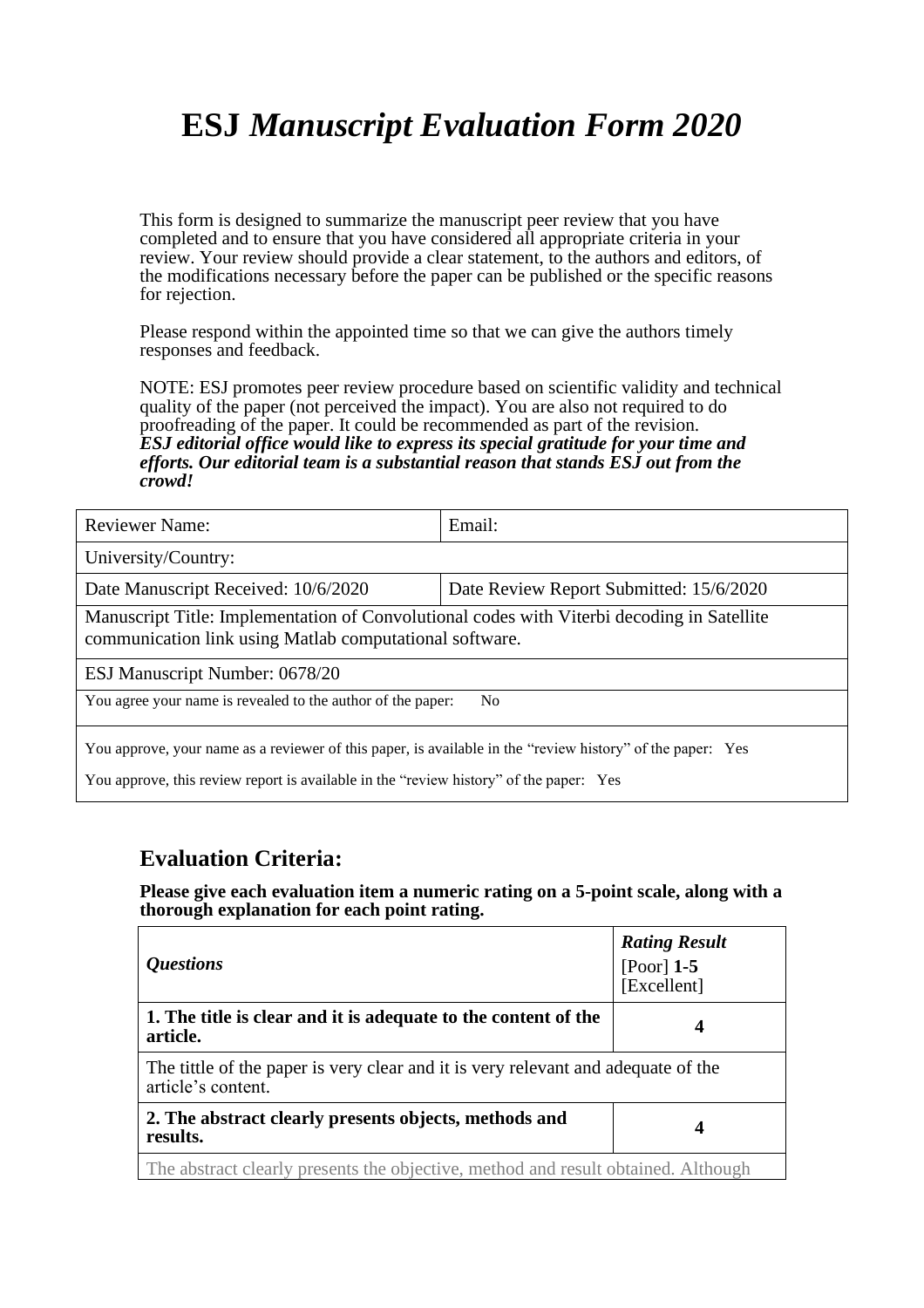| the author needs to recast this statement on the abstract "Satellite communication links<br>utilizes broadband services and promises efficient data transmission in order to achieve reliable system<br>performance". |   |
|-----------------------------------------------------------------------------------------------------------------------------------------------------------------------------------------------------------------------|---|
| 3. There are few grammatical errors and spelling<br>mistakes in this article.                                                                                                                                         | 3 |
| (Please insert your comments)                                                                                                                                                                                         |   |
| 4. The study methods are explained clearly.                                                                                                                                                                           | 3 |
| The methodology used is quite understandable and precise                                                                                                                                                              |   |
| 5. The body of the paper is clear and does not contain<br>errors.                                                                                                                                                     | 3 |
| The body of the paper is precise and unambiguous                                                                                                                                                                      |   |
| 6. The conclusions or summary are accurate and<br>supported by the content.                                                                                                                                           | 3 |
| The author personalized the conclusion which is not the actual way of concluding<br>an article or report. He needs to recast the conclusion.                                                                          |   |
| 7. The references are comprehensive and appropriate.                                                                                                                                                                  | 4 |
| The references are comprehensive and appropriate enough for the article under<br>review.                                                                                                                              |   |

**Overall Recommendation** (mark an X with your recommendation):

| Accepted, no revision needed               |  |
|--------------------------------------------|--|
| Accepted, minor revision needed            |  |
| Return for major revision and resubmission |  |
| Reject                                     |  |

**Comments and Suggestions to the Author(s): The author should recast the conclusion. The abstract and conclusion of a paper help readers who might not have the patience to read through the whole work to have an idea of what the article is all about. It is also the most authors' source of literature. Thus, the conclusion should be adjusted to give an over view of the work.**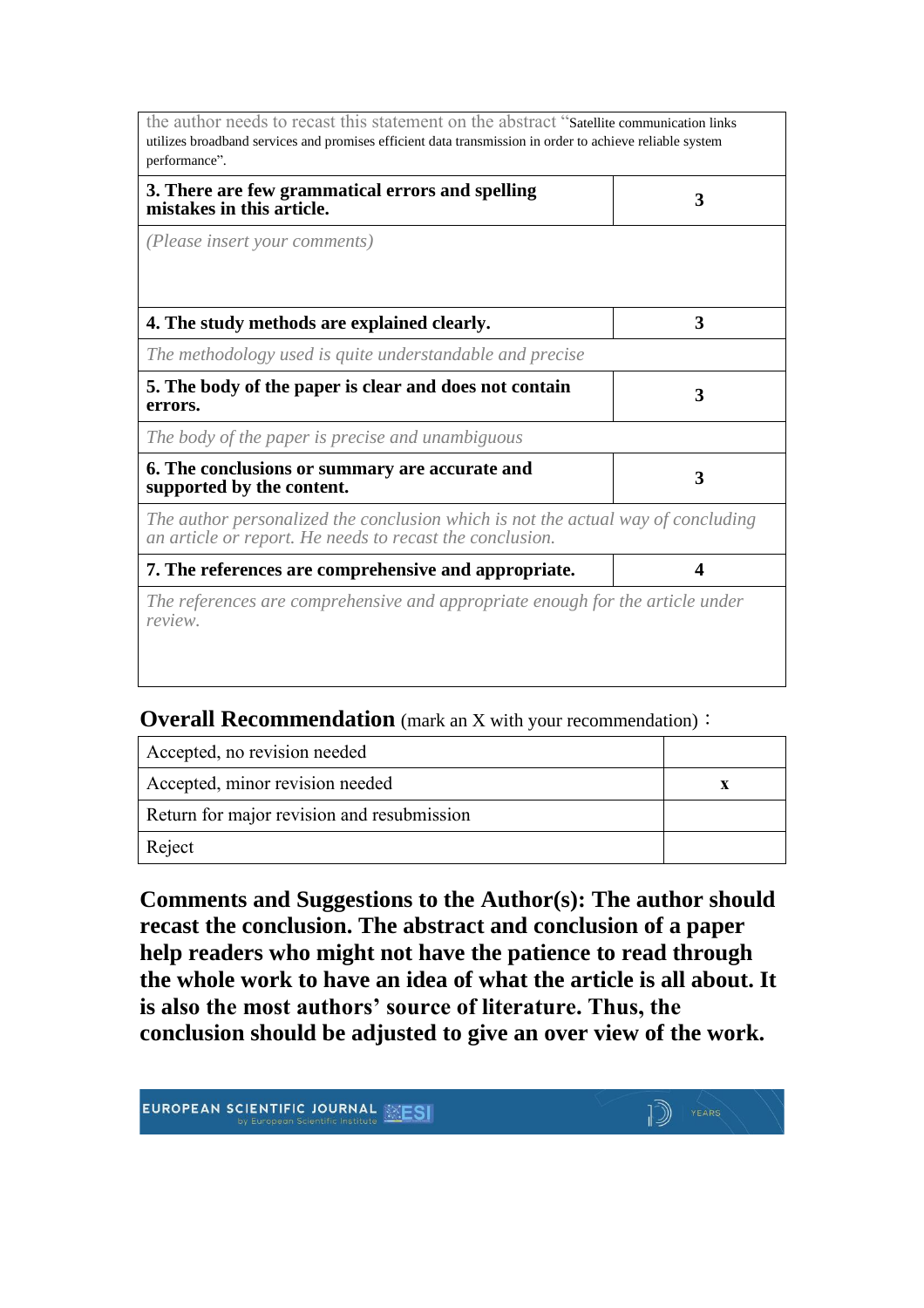# **ESJ** *Manuscript Evaluation Form 2020*

This form is designed to summarize the manuscript peer review that you have completed and to ensure that you have considered all appropriate criteria in your review. Your review should provide a clear statement, to the authors and editors, of the modifications necessary before the paper can be published or the specific reasons for rejection.

Please respond within the appointed time so that we can give the authors timely responses and feedback.

NOTE: ESJ promotes peer review procedure based on scientific validity and technical quality of the paper (not perceived the impact). You are also not required to do proofreading of the paper. It could be recommended as part of the revision. *ESJ editorial office would like to express its special gratitude for your time and efforts. Our editorial team is a substantial reason that stands ESJ out from the crowd!* 

| <b>Reviewer Name:</b>                                                                                                                                                                                | Email                                    |  |
|------------------------------------------------------------------------------------------------------------------------------------------------------------------------------------------------------|------------------------------------------|--|
| University/Country:                                                                                                                                                                                  |                                          |  |
| Date Manuscript Received: 13/08/2020                                                                                                                                                                 | Date Review Report Submitted: 15/08/2020 |  |
| Manuscript Title: Implementation of Convolutional codes with Viterbi decoding in Satellite<br>communication link using Matlab computational software                                                 |                                          |  |
| ESJ Manuscript Number: 0678/20                                                                                                                                                                       |                                          |  |
| You agree your name is revealed to the author of the paper:<br>N <sub>0</sub>                                                                                                                        |                                          |  |
| You approve, your name as a reviewer of this paper, is available in the "review history" of the paper: Yes<br>You approve, this review report is available in the "review history" of the paper: Yes |                                          |  |

#### **Evaluation Criteria:**

**Please give each evaluation item a numeric rating on a 5-point scale, along with a thorough explanation for each point rating.**

| <i><b>Questions</b></i>                                                    | <b>Rating Result</b><br>[Poor] $1-5$<br>[Excellent] |
|----------------------------------------------------------------------------|-----------------------------------------------------|
| 1. The title is clear and it is adequate to the content of the<br>article. | 4                                                   |
| (Please insert your comments)                                              |                                                     |
| 2. The abstract clearly presents objects, methods and<br>results.          | 7.                                                  |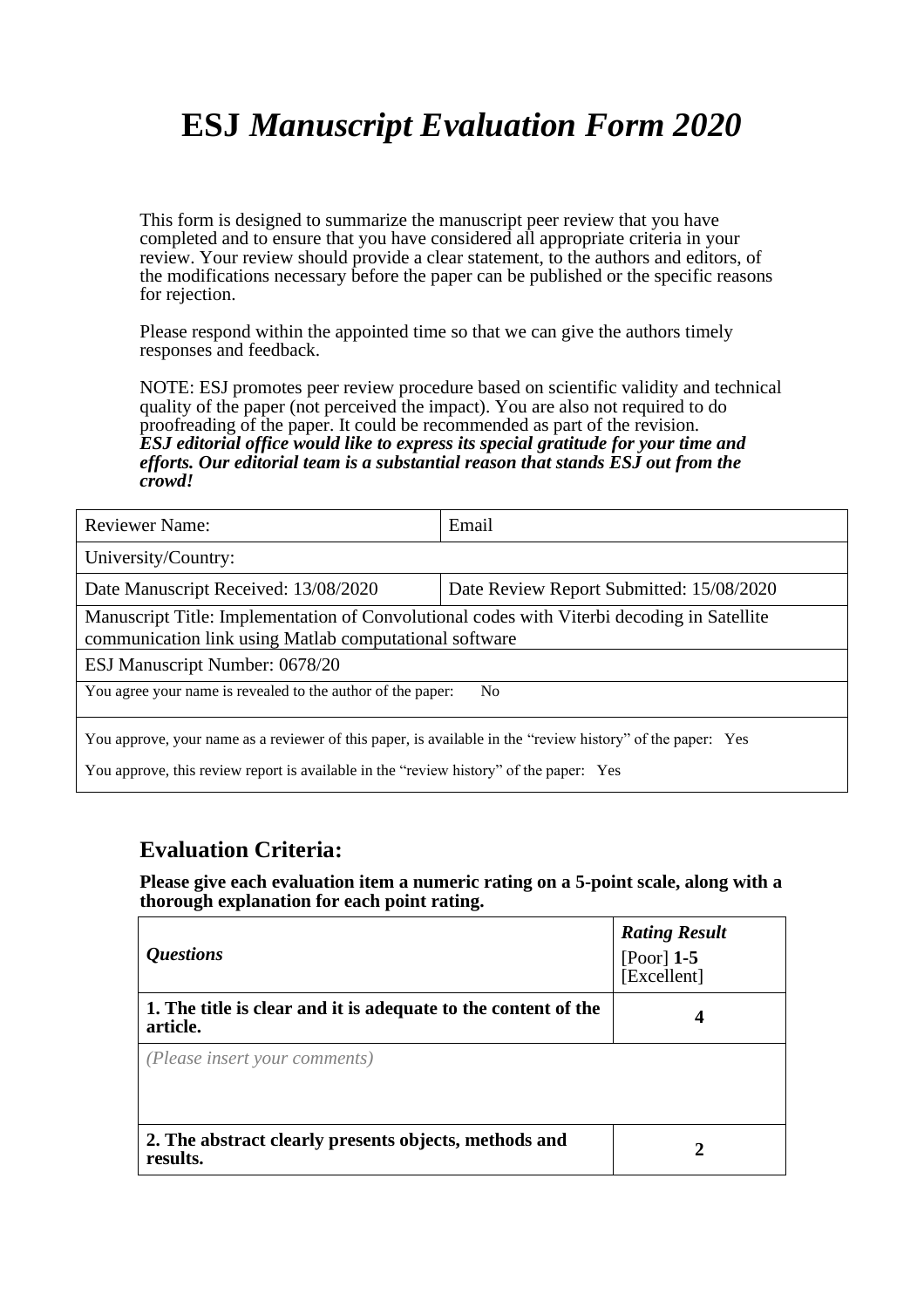| (Please insert your comments)                                                 |              |
|-------------------------------------------------------------------------------|--------------|
| 3. There are few grammatical errors and spelling<br>mistakes in this article. | 3            |
| (Please insert your comments)                                                 |              |
| 4. The study methods are explained clearly.                                   | $\mathbf{2}$ |
| (Please insert your comments)                                                 |              |
| 5. The body of the paper is clear and does not contain<br>errors.             | 2            |
| (Please insert your comments)                                                 |              |
| 6. The conclusions or summary are accurate and<br>supported by the content.   | 2            |
| (Please insert your comments)                                                 |              |
| 7. The references are comprehensive and appropriate.                          | $\mathbf{2}$ |
| (Please insert your comments)                                                 |              |

## **Overall Recommendation** (mark an X with your recommendation):

| Accepted, no revision needed               |  |
|--------------------------------------------|--|
| Accepted, minor revision needed            |  |
| Return for major revision and resubmission |  |
| Reject                                     |  |

### **Comments and Suggestions to the Author(s):**

This subject has been studied well a long time ago by a lot of researchers, so it is not adequate for research in this period

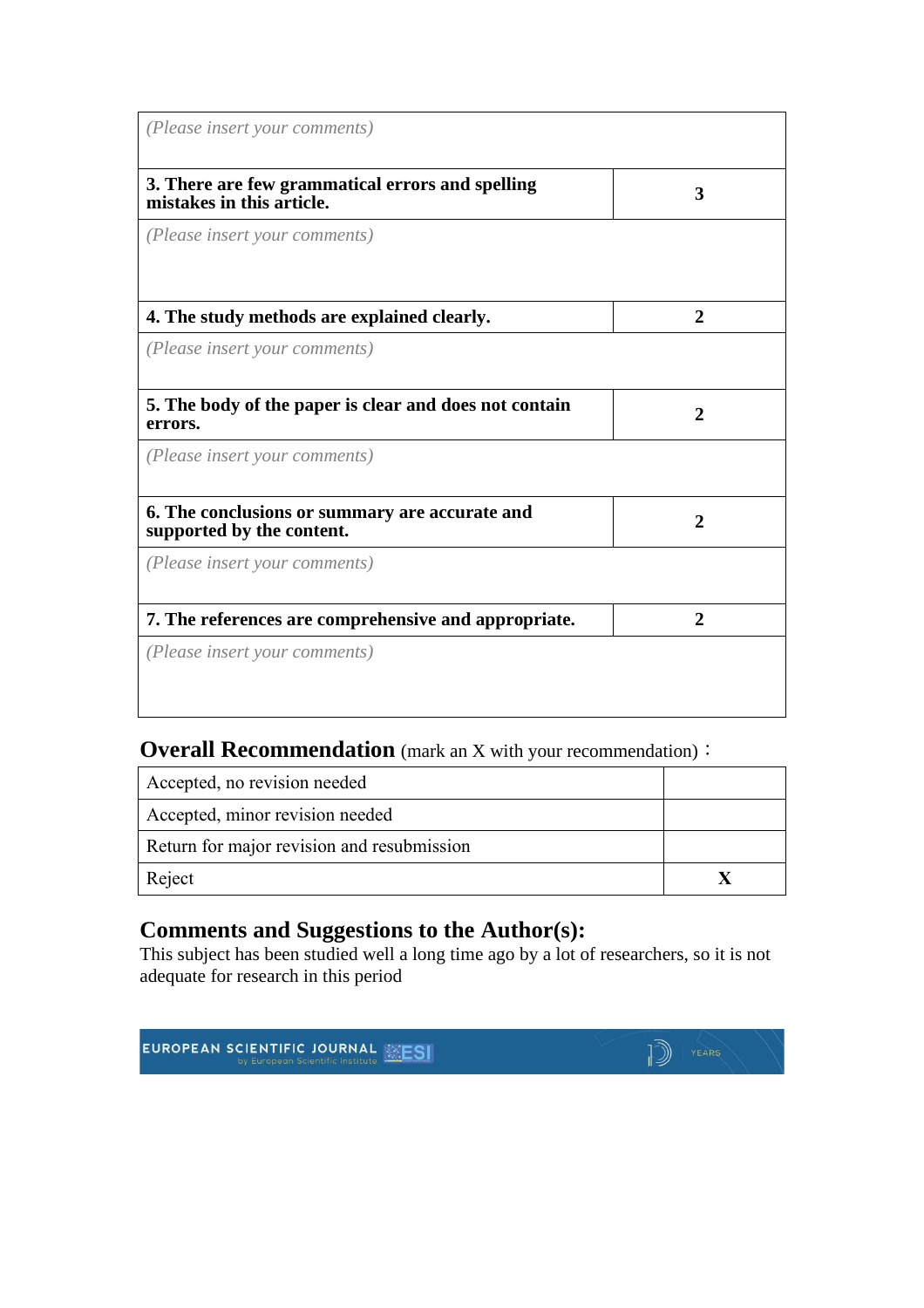# **ESJ** *Manuscript Evaluation Form 2020*

This form is designed to summarize the manuscript peer review that you have completed and to ensure that you have considered all appropriate criteria in your review. Your review should provide a clear statement, to the authors and editors, of the modifications necessary before the paper can be published or the specific reasons for rejection.

Please respond within the appointed time so that we can give the authors timely responses and feedback.

NOTE: ESJ promotes peer review procedure based on scientific validity and technical quality of the paper (not perceived the impact). You are also not required to do proofreading of the paper. It could be recommended as part of the revision. *ESJ editorial office would like to express its special gratitude for your time and efforts. Our editorial team is a substantial reason that stands ESJ out from the crowd!* 

| Reviewer Name: David L. la Red Martínez                                                                                                                                                              |                                          |  |
|------------------------------------------------------------------------------------------------------------------------------------------------------------------------------------------------------|------------------------------------------|--|
| University/Country: Universidad Nacional del Nordeste / Argentina                                                                                                                                    |                                          |  |
| Date Manuscript Received: 13/08/2020                                                                                                                                                                 | Date Review Report Submitted: 19/08/2020 |  |
| Manuscript Title: Implementation of Convolutional codes with Viterbi decoding in Satellite<br>communication link using Matlab computational software                                                 |                                          |  |
| ESJ Manuscript Number: 78.06.2020                                                                                                                                                                    |                                          |  |
| You agree your name is revealed to the author of the paper:                                                                                                                                          | <b>Yes</b>                               |  |
| You approve, your name as a reviewer of this paper, is available in the "review history" of the paper: Yes<br>You approve, this review report is available in the "review history" of the paper: Yes |                                          |  |

#### **Evaluation Criteria:**

**Please give each evaluation item a numeric rating on a 5-point scale, along with a thorough explanation for each point rating.**

| <i><b>Questions</b></i>                                                    | <b>Rating Result</b><br>[Poor] $1-5$<br>[Excellent] |  |
|----------------------------------------------------------------------------|-----------------------------------------------------|--|
| 1. The title is clear and it is adequate to the content of the<br>article. | 4                                                   |  |
| The title is appropriate and relevant to the content of the paper.         |                                                     |  |
| 2. The abstract clearly presents objects, methods and<br>results.          | 3                                                   |  |
| Abstract is suitable. It should improve the description of the results.    |                                                     |  |